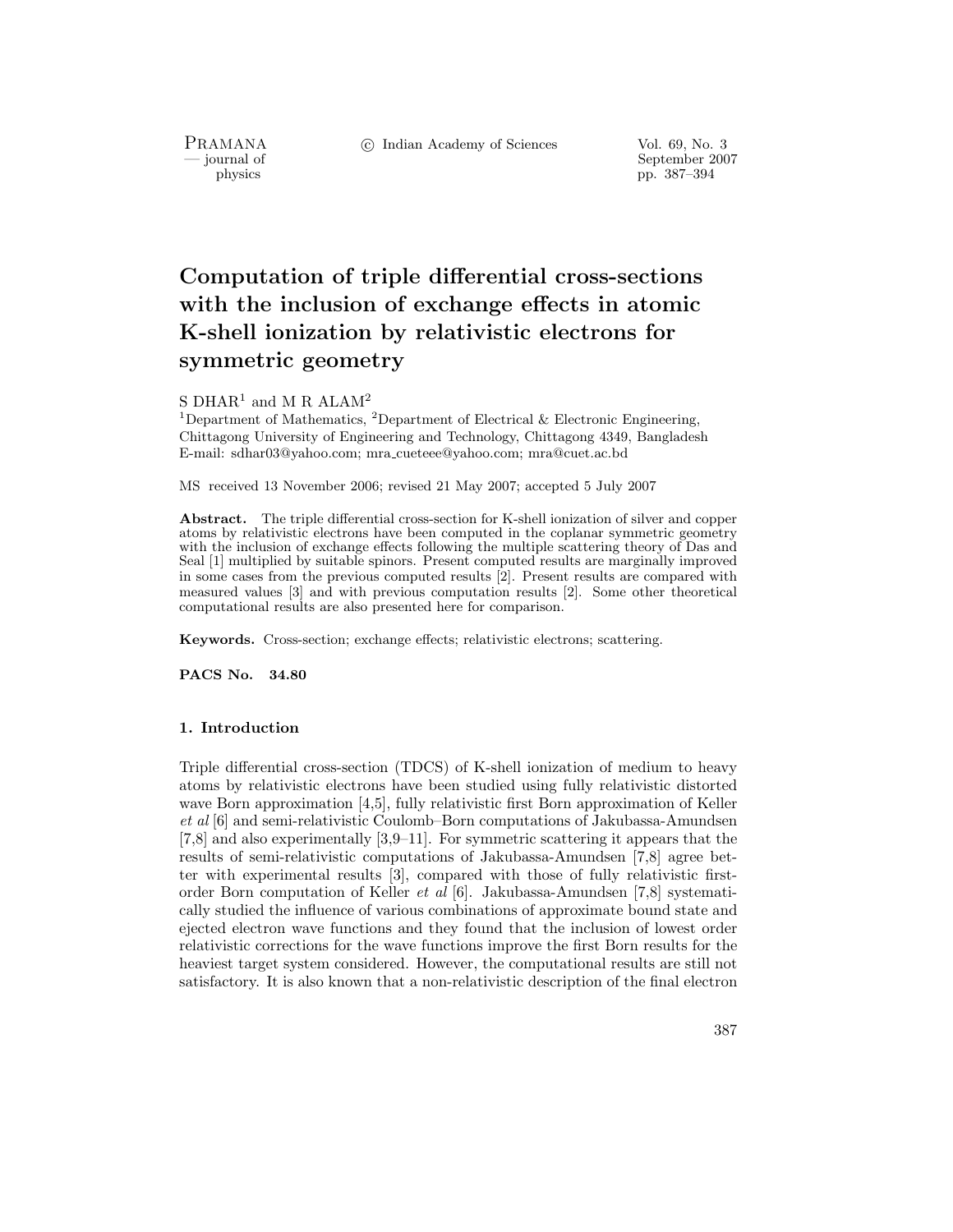#### *S Dhar and M R Alam*

is important. Das and Seal [1] have developed a wave function for electrons moving in Coulomb field which gives very interesting computational results for various kinematical conditions for both coplanar symmetric and asymmetric geometry in ionization of hydrogen atoms from 1S and 2S state for non-relativistic energies [12– 15]. Recently, using the present theory of Das and Seal [1], multiplied with some spinors and without exchange term of Das [16], we computed the energy spectrum of scattered electrons in K-shell ionization of medium heavy atoms by relativistic electrons [17] which agree nicely with the experiment [11]. Energy spectrum of scattered particles in K-shell ionization of medium heavy atoms by relativistic electrons and positrons with exchange effects have been computed (to be communicated) which gives better results than the results in the asymmetric geometry of Das and Dhar [17].

Recently, we have computed triple differential cross-sections (TDCS) for K-shell ionization of silver and copper atoms by relativistic electrons [2] in the coplanar symmetric geometry using the earlier method [1,17]. In the present study, we have also computed TDCS for K-shell ionization of medium heavy atoms by relativistic electrons in the coplanar symmetric geometry with the exchange effect term of Das [16] using the previous method [1,2]. Inclusion of exchange effects gives still better results for both asymmetric (to be communicated) and symmetric scattering using the method described in [1].

### **2. Theory**

The T-matrix element for the ionization of hydrogenic atoms by relativistic electrons [16] may be written as

$$
T_{\rm fi} = T^{(\rm d)} + T^{(\rm ex)} + T^{(\rm tr)}.\tag{1}
$$

Here,  $T^{(d)}$  is the direct scattering amplitude,  $T^{(ex)}$  is the exchange amplitude and  $T^{(tr)}$  is the transverse field contribution. In the present study we considered direct term  $T^{(d)}$  and exchange effect term  $T^{(ex)}$ .  $T^{(tr)}$  may give a contribution of the order of 10–20%, whereas higher order effects may be more important. So  $T^{(tr)}$ is neglected here. In the present case the direct  $T$ -matrix element [1,17] is given by

$$
T^{(\mathrm{d})} = \langle \phi_{\mathrm{f}}^{(-)}(\mathbf{r}_1, \mathbf{r}_2, \sigma_1', \sigma_2') | V_{\mathrm{i}}(\mathbf{r}_1, \mathbf{r}_2) | \phi_{\mathrm{i}}(\mathbf{r}_1, \mathbf{r}_2, \sigma_1, \sigma_2) \rangle. \tag{2}
$$

Here, **r**<sup>1</sup> and **r**<sup>2</sup> represent the coordinates of the atomic active electron and the incident electron,  $(\sigma_1, \sigma_2)$  and  $(\sigma'_1, \sigma'_2)$  are the spin coordinates in the initial and final states of the two electrons.  $(\mathbf{p}_1, \mathbf{p}_2)$  and  $(E_1, E_2)$  are the momenta and energies of the final two electrons and  $(\mathbf{P}_i, E_i)$  are the momentum and energy of the incident electron.

For initial channel unperturbed wave function  $\phi_i(\mathbf{r}_1, \mathbf{r}_2, \sigma_1, \sigma_2)$  we choose the wave function

$$
\phi_{i}(\mathbf{r}_{1}, \mathbf{r}_{2}, \sigma_{1}, \sigma_{2}) = \frac{1}{2\sqrt{2}\pi^{2}} \lambda_{1}^{3/2} \exp(i\mathbf{p}_{i} \cdot \mathbf{r}_{2}) \exp(-\lambda_{1}r_{1}) u_{\sigma_{1}}(0) u_{\sigma_{2}}(\mathbf{p}_{i}),
$$
\n(3)

388 *Pramana – J. Phys.,* **Vol. 69, No. 3, September 2007**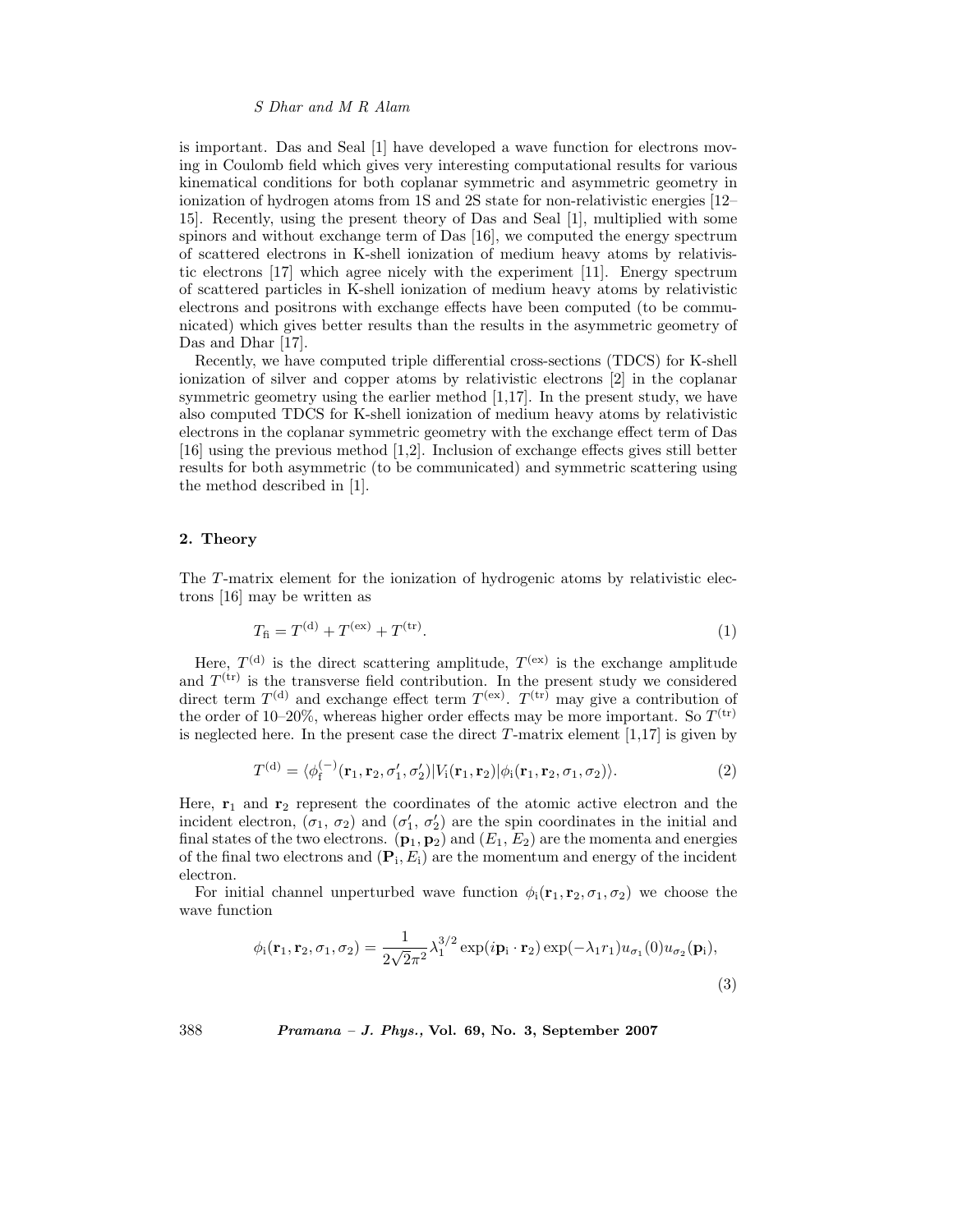#### *Computation of triple differential cross-sections*

where  $\lambda_1 = \alpha_0 Z_{\text{eff}}$ ,  $\alpha_0$  is the fine structure constant and  $Z_{\text{eff}}$  is the effective nuclear charge. For K-shell ionization,  $Z_{\text{eff}}$  = nuclear charge  $(Z)$  – 0.3. For the final state we choose a multiple scattering state wave function [1,17].

$$
\phi_{\mathbf{f}}^{(-)}(\mathbf{r}_{1}, \mathbf{r}_{2}, \sigma_{1}', \sigma_{2}') = N(\mathbf{p}_{1}, \mathbf{p}_{2})
$$
  
\n
$$
\times \{\varphi_{\mathbf{p}_{1}}^{(-)}(\mathbf{r}_{1}) \exp(i\mathbf{p}_{2} \cdot \mathbf{r}_{2}) + \varphi_{\mathbf{p}_{2}}^{(-)}(r_{2}) \exp(i\mathbf{p}_{1} \cdot \mathbf{r}_{1})
$$
  
\n
$$
+ \varphi_{\mathbf{p}}^{(-)}(\mathbf{r}) \exp(i\mathbf{P} \cdot \mathbf{R}) - 2 \exp(i\mathbf{p}_{1} \cdot \mathbf{r}_{1})
$$
  
\n
$$
\times \exp i(\mathbf{p}_{2} \cdot \mathbf{r}_{2})\} u_{\sigma_{1}'}(\mathbf{p}_{1}) u_{\sigma_{2}'}(\mathbf{p}_{2})/(2\pi)^{3},
$$
 (4)

where

$$
\mathbf{r} = \frac{(\mathbf{r}_2 - \mathbf{r}_1)}{2}, \quad \mathbf{R} = \frac{(\mathbf{r}_2 + \mathbf{r}_1)}{2}
$$

$$
\mathbf{p} = (\mathbf{p}_2 - \mathbf{p}_1), \quad \mathbf{P} = (\mathbf{p}_1 + \mathbf{p}_2)
$$

and  $\varphi_q^{(-)}(\mathbf{r})$  is the non-relativistic Coulomb wave function given by

$$
\varphi_{\mathbf{q}}^{(-)}(\mathbf{r}) = \exp(\pi \alpha/2) \Gamma(1 + i\alpha) \exp(i\mathbf{q} \cdot \mathbf{r}) \, {}_{1}F_{1}(-i\alpha, 1, -i(qr + \mathbf{q} \cdot \mathbf{r})).
$$
\n(5)

In the present case of electron impact ionization, the parameters  $\alpha_1, \alpha_2$  and  $\alpha$  are given below.

$$
\alpha_1 = \alpha_0 Z_{\text{eff}}/p_1 \quad \text{for} \quad \mathbf{q} = \mathbf{p}_1
$$
  

$$
\alpha_2 = \alpha_0 Z_{\text{eff}}/p_2 \quad \text{for} \quad \mathbf{q} = \mathbf{p}_2
$$

and

$$
\alpha = -\alpha_{\rm o}/p \quad \text{for} \quad \mathbf{q} = \mathbf{p}.\tag{5a}
$$

The perturbation potential  $V_i(\mathbf{r}_1, \mathbf{r}_2)$  is given by

$$
V_i(\mathbf{r}_1, \mathbf{r}_2) = \frac{\alpha_o}{r_{12}} - \frac{\alpha_o Z_{\text{eff}}}{r_2} \tag{6}
$$

and  $u(\mathbf{p})$  represent Dirac free particle spinors.

The normalization constant  $N(\mathbf{p}_1, \mathbf{p}_2)$  is calculated using the following expression from Das and Seal [1]:

$$
|N(\mathbf{p}_1, \mathbf{p}_2)|^{-2} = \left| 7 - 2[\mu_1 + \mu_2 + \mu_3] - \left[ \frac{2}{\mu_1} + \frac{2}{\mu_2} + \frac{2}{\mu_3} \right] + \left[ \frac{\mu_1}{\mu_2} + \frac{\mu_1}{\mu_3} + \frac{\mu_2}{\mu_1} + \frac{\mu_2}{\mu_3} + \frac{\mu_3}{\mu_1} + \frac{\mu_3}{\mu_2} \right] \right|,
$$
 (7)

where

$$
Pramana - J. Phys., Vol. 69, No. 3, September 2007 \qquad \qquad 389
$$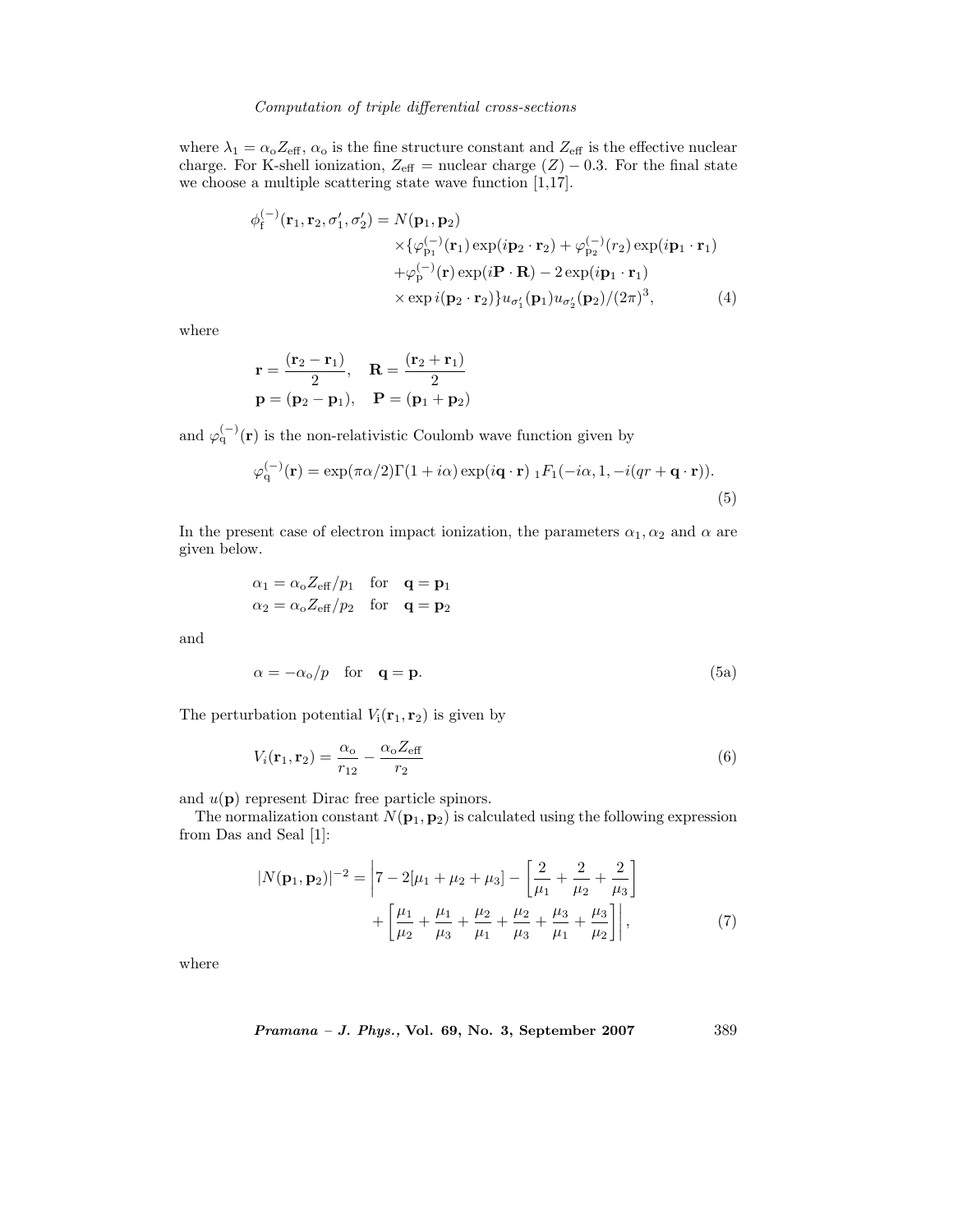*S Dhar and M R Alam*

$$
\mu_1 = \exp\left(\frac{\pi \alpha_1}{2}\right) \Gamma(1 - i\alpha_1),
$$
  
\n
$$
\mu_2 = \exp\left(\frac{\pi \alpha_2}{2}\right) \Gamma(1 - i\alpha_2),
$$
  
\n
$$
\mu_3 = \exp\left(\frac{\pi \alpha}{2}\right) \Gamma(1 - i\alpha).
$$
\n(7a)

Here the parameters  $\alpha_1, \alpha_2$  and  $\alpha$  follow eq. (5a).

Now, the expression for the direct  $T$ -matrix element may be written as

$$
T^{(d)} = u_{\sigma'_1}^+(\mathbf{p}_1)u_{\sigma_1}(0)u_{\sigma'_2}^+(\mathbf{p}_2)u_{\sigma_2}(\mathbf{p}_1)t(\mathbf{p}_1, \mathbf{p}_2),
$$
\n(8)

where the matrix element  $t(\mathbf{p}_1, \mathbf{p}_2)$  for the direct term  $T^{(d)}(\mathbf{p}_1, \mathbf{p}_2)$  have been computed in the previous studies [2].

Now taking sum over final spin states and an average over initial states

$$
\overline{|T^{(d)}|}^2 = (1/4) \sum |u_{\sigma_1'}^+(\mathbf{p}_1)u_{\sigma_1}(0)|^2 \sum |u_{\sigma_2'}^+(\mathbf{p}_2)u_{\sigma_2}(\mathbf{p}_1)|^2 |t(\mathbf{p}_1, \mathbf{p}_2)|^2.
$$
\n(9)

Now the spin sums can be easily done giving

$$
\sum |u_{\sigma'_1}^+(\mathbf{p}_1)u_{\sigma_1}(0)|^2 = \frac{(E_1+1)}{E_1}
$$

and

$$
\sum |u_{\sigma'_2}^+(\mathbf{p}_2)u_{\sigma_2}(\mathbf{p}_i)|^2 = \frac{(E_1E_2+1+\mathbf{p}_i\cdot\mathbf{p}_2)}{E_1E_2}
$$

So

$$
\overline{|T^{(d)}|^2} = (E_1E_2 + 1 + \mathbf{p}_1 \cdot \mathbf{p}_2)(E_1 + 1)[t_R^2(\mathbf{p}_1, \mathbf{p}_2) + t_I^2(\mathbf{p}_1, \mathbf{p}_2)]/4E_1E_2E_i,
$$
\n(10)

.

where  $t_{\rm R}(\mathbf{p}_1, \mathbf{p}_2)$  and  $t_{\rm I}(\mathbf{p}_1, \mathbf{p}_2)$  are real and imaginary parts of the direct T-matrix element.

We have the exchange T-matrix elements

$$
T^{\text{ex}}(\mathbf{p}_1, \mathbf{p}_2) = T^{(\text{d})}(\mathbf{p}_2, \mathbf{p}_1). \tag{11}
$$

From eq. (8) we may write

$$
T^{(ex)}(\mathbf{p}_1, \mathbf{p}_2) = u_{\sigma'_2}^+(\mathbf{p}_2)u_{\sigma_1}(0)u_{\sigma'_1}^+(\mathbf{p}_1)u_{\alpha_2}(\mathbf{p}_1)t(\mathbf{p}_2, \mathbf{p}_1).
$$
 (12)

Then

$$
\overline{\left|T^{(\text{ex})}\right|}^2 = \frac{1}{4} \sum |u_{\sigma_2'}^+(\mathbf{p}_2)u_{\sigma_1}(0)|^2 \sum |u_{\sigma_1'}^+(\mathbf{p}_1)u_{\sigma_2}(\mathbf{p}_i)|^2 |t(\mathbf{p}_2, \mathbf{p}_1)|^2. \tag{13}
$$

After spin sum we have

$$
\overline{|T^{(\text{ex})}|}^2 = \frac{(E_i E_1 + 1 + \mathbf{p}_i \cdot \mathbf{p}_1)(E_2 + 1)[t_R^2(\mathbf{p}_2, \mathbf{p}_1) + t_I^2(\mathbf{p}_2, \mathbf{p}_1)]}{4E_1 E_2 E_i}, \quad (14)
$$

where  $t_{\text{R}}(\mathbf{p}_2, \mathbf{p}_1)$  and  $t_{\text{I}}(\mathbf{p}_2, \mathbf{p}_1)$  are real and imaginary parts of the exchange Tmatrix element.

390 *Pramana – J. Phys.,* **Vol. 69, No. 3, September 2007**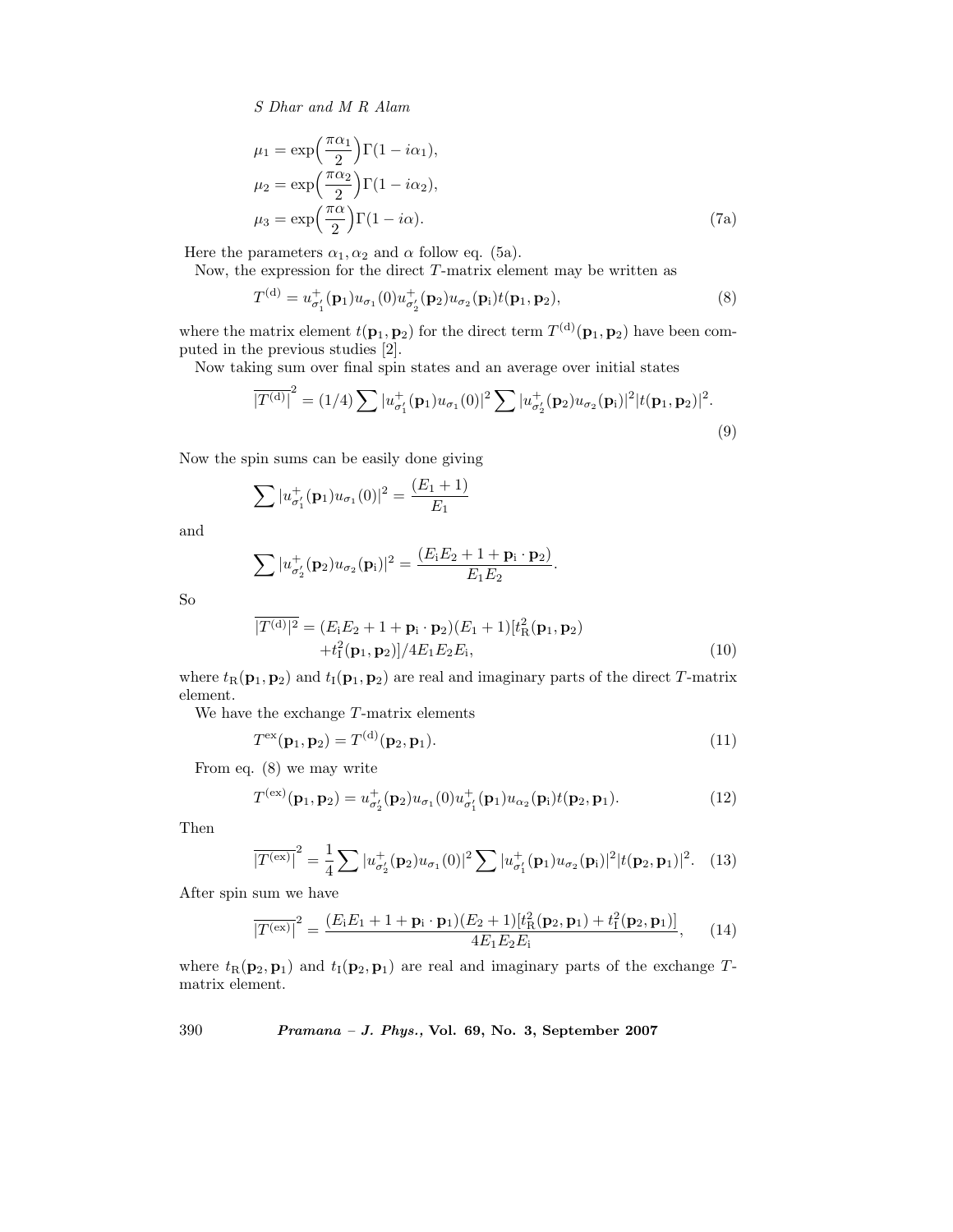#### *Computation of triple differential cross-sections*

Also by eqs  $(8)$  and  $(12)$ , we have

$$
\overline{T^{(d)*}T^{(ex)}} = \left(\frac{1}{4}\right) \sum u_{\sigma_1}^+(0)u_{\sigma_1}(\mathbf{p}_1)u_{\sigma_2}^+(\mathbf{p}_i)u_{\sigma_2}(\mathbf{p}_2)u_{\sigma_1}(\mathbf{0})
$$
\n
$$
\times u_{\sigma_1'}(\mathbf{p}_1)u_{\sigma_2}(\mathbf{p}_i)[t^*(\mathbf{p}_1, \mathbf{p}_2)t(\mathbf{p}_2, \mathbf{p}_1)]
$$
\n
$$
= \left(\frac{1}{16}E_1E_2E_i\right)[(1 + E_1 + E_2 + E_i) + (E_1E_i + E_2E_i + E_1E_2)
$$
\n
$$
+ E_1E_2E_i + (\mathbf{p}_i \cdot \mathbf{p}_2)E_1 + (\mathbf{p}_i \cdot \mathbf{p}_1)E_2
$$
\n
$$
+ (\mathbf{p}_1 \cdot \mathbf{p}_2)E_i + (\mathbf{p}_i \cdot \mathbf{p}_1 + \mathbf{p}_2 \cdot \mathbf{p}_i - \mathbf{p}_1 \cdot \mathbf{p}_2)
$$
\n
$$
\times [t^*(\mathbf{p}_1, \mathbf{p}_2)t(\mathbf{p}_2, \mathbf{p}_1)]. \tag{16}
$$

Therefore

$$
\overline{|T^{(d)} - T^{(ex)}|}^2 = \overline{|T^{(d)}|}^2 + \overline{|T^{(ex)}|}^2 - \left(\overline{T^{(d)*}T^{(ex)}} + \overline{T^{(ex)*}T^{(d)}}\right)
$$
(17)  
\n
$$
= \frac{(E_i E_2 + 1 + \mathbf{p}_i \cdot \mathbf{p}_2)(E_1 + 1)\{t_R^2(\mathbf{p}_1, \mathbf{p}_2) + t_I^2(\mathbf{p}_1, \mathbf{p}_2)\}}{4E_1 E_2 E_i}
$$
\n
$$
+ \frac{(E_i E_1 + 1 + \mathbf{p}_i \cdot \mathbf{p}_1)(E_2 + 1)\{t_R^2(\mathbf{p}_2, \mathbf{p}_1) + t_R^2(\mathbf{p}_2, \mathbf{p}_1)\}}{4E_1 E_2 E_i}
$$
\n
$$
- \left(\frac{1}{8} E_1 E_2 E_i\right) \{(1 + E_1 + E_2 + E_i) + (E_1 E_i + E_2 E_i + E_1 E_2)
$$
\n
$$
+ E_1 E_2 E_i + (\mathbf{p}_i \cdot \mathbf{p}_2) E_1 + (\mathbf{p}_i \cdot \mathbf{p}_1) E_2 + (\mathbf{p}_1 \cdot \mathbf{p}_2) E_i\}
$$
\n
$$
+ (\mathbf{p}_i \cdot \mathbf{p}_1 + \mathbf{p}_2 \cdot \mathbf{p}_i - \mathbf{p}_i \cdot \mathbf{p}_2)\}
$$
\n
$$
\times \{t_R(\mathbf{p}_1, \mathbf{p}_2) t_R(\mathbf{p}_2, \mathbf{p}_1) + t_I(\mathbf{p}_1, \mathbf{p}_2) t_I(\mathbf{p}_2, \mathbf{p}_1)\}].
$$
(18)

These are numerically evaluated using the Gaussian quadrature formula. The triple differential cross-section with the inclusion of exchange effects is finally given by

$$
\frac{\mathrm{d}^3 \sigma}{\mathrm{d}\Omega_1 \,\mathrm{d}\Omega_2 \,\mathrm{d}E_2} = \frac{r_0^2 p_1 p_2 E_1 E_2 E_i}{p_i (2\pi)^3 \alpha_0^2} \overline{\left| T^{(\mathrm{d})} - T^{(\mathrm{ex})} \right|^2} \tag{19}
$$

for relativistic case.

Here  $r_0$  is the radius of the electron. Therefore, in our present calculation we have computed the TDCS with the exchange amplitude given by eq. (19).

In our present symmetric scattering calculations, energies of the two outgoing electrons are the same, that is  $E_1 = E_2$  and also the two scattering angles are equal, that is  $\theta_1 = \theta_2$  (with  $\varphi_2 = 0$  and  $\varphi_1 = \pi$ ), the scattering taking place in plane.

# **3. Results and discussion**

Results of the present computation together with the first Born results of our computation are presented in figures 1a and 1b. Figure 1a shows results for  $Z = 29$ and  $E_i = 300$  keV, figure 1b shows those for  $Z = 29$  and  $E_i = 500$  keV, figure 1c

*Pramana – J. Phys.,* **Vol. 69, No. 3, September 2007** 391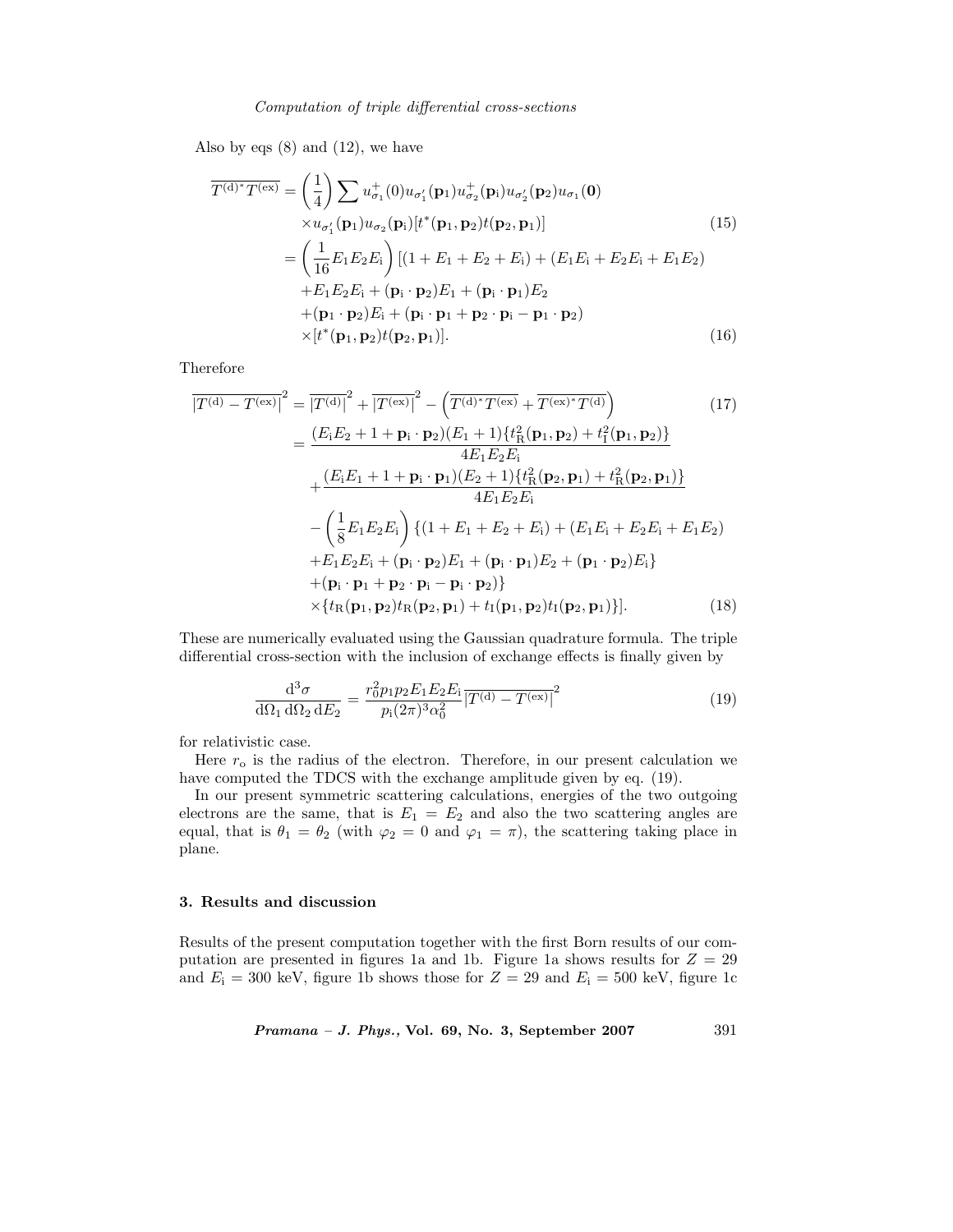*S Dhar and M R Alam*



**Figure 1.** TDCS (in mbarn/srad<sup>2</sup> keV) for  $IS_{1/2}$  state ionization as a function of  $\theta_2$  in coplanar symmetric geometries: (**a**)  $E_i = 300 \text{ keV}, Z = 29, (b)$  $E_i = 500 \text{ keV}, Z = 29, (c) E_i = 300 \text{ keV}, Z = 47 \text{ and } (d) E_i = 500 \text{ keV},$  $Z = 47$ . Theory: full curve: present results, small dashed curve: the results of Das and Dhar [2], long dashed curve: results of Keller *et al* [6], dashed and dotted curve: the present first Born results, dashed and double dotted curve: results of Coulomb–Born theory [8], symbols: experimental data of Bonfert *et al* [3].

shows those for  $Z = 47$  and  $E_i = 300$  keV and figure 1d shows those for  $Z = 47$  and  $E_i = 500$  keV. In these figures we exhibit the measured values of Bonfert *et al* [3], the computational results of Das and Dhar [2], the semi-relativistic Coulomb–Born computation results of Jakubassa-Amundsen [8] and the fully relativistic first-order Born approximation of Keller *et al* [6]. Firstly we note that our present exchange effect results are marginally improved than the previous results [2], comparison with the experimental data of Bonfert *et al* [3].

The present results generally lie in between the previous computational result [2] and the semi-relativistic Coulomb–Born computational results of Jakubassa-Amundsen [8] excepting some peak region. Here a point to note is that our results for 500 keV is in better agreement with the measured data [3], compared with 300 keV incident energy. Another point is that the first Born results for the

392 *Pramana – J. Phys.,* **Vol. 69, No. 3, September 2007**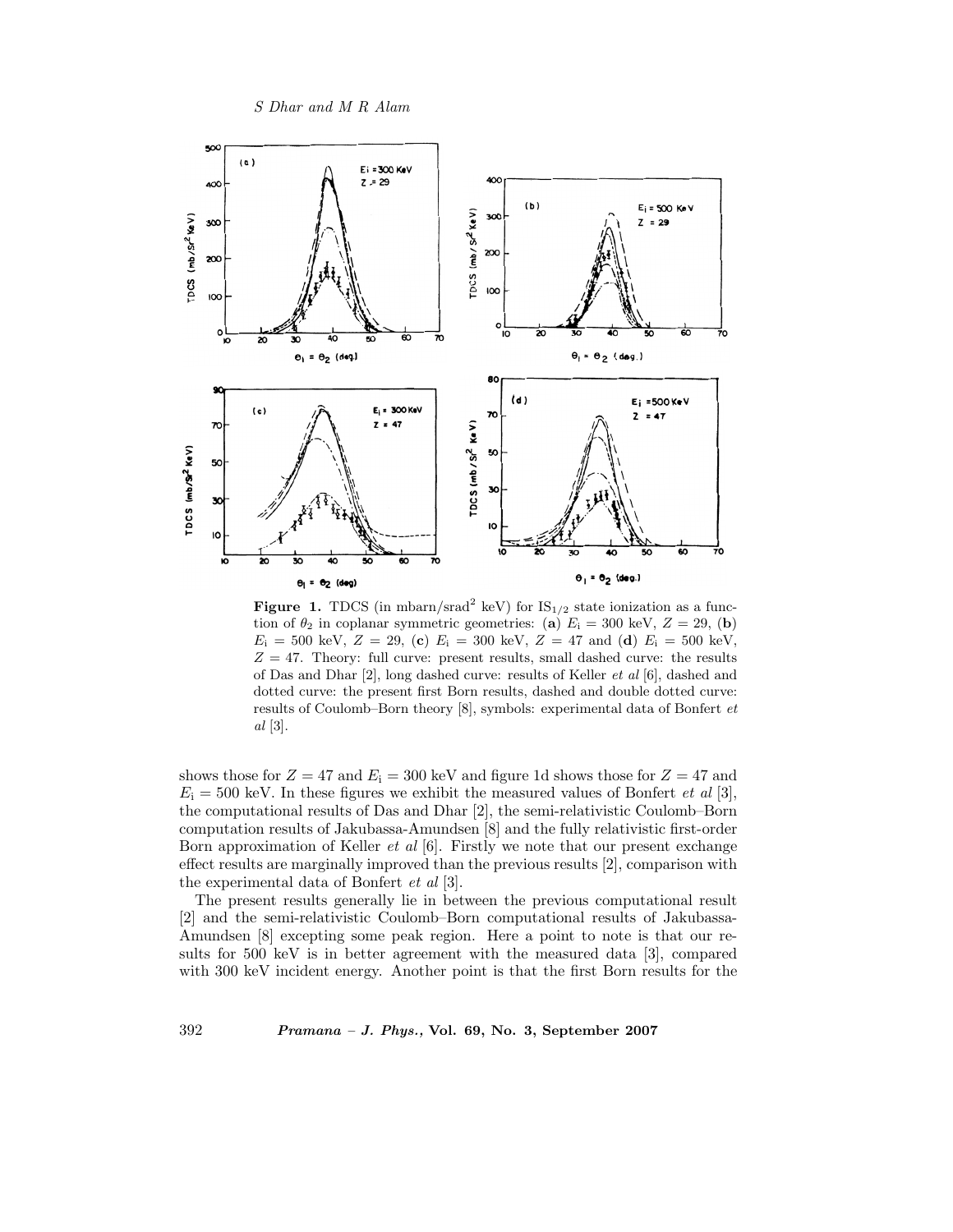#### *Computation of triple differential cross-sections*

present theory gradually improve as the incident energy increases. A conclusion is that our present multiple scattering computational results improve along with the increase in the incident energies. At very high incident energies the transverse field contribution will be needed. An important point to note here is that our present computation results for copper atom  $(Z = 29)$  at 500 keV incident energy give highly satisfactory agreement with the experimental results of Bonfert *et al* [3] and the results of Das and Dhar [2] (see figure 1b). This is as expected. At higher values of Z, our computational theory does not give satisfactory results. It is observed that the inclusion of exchange effects increases the peak in figures 1a and 1d by about 20% and in figures 1b and 1c by 10% and marginally improves the results beyond the peak angles.

The present case marginally improves the results in the peak angles and also some improvements are obtained in the small energy regions compared with the previous results of Das and Dhar [2]. In some circumstances one may need to include more relativistic effects (in particular, the effects of transverse term of Tmatrix elements).

We hope by including the transverse terms the results will be better than the results obtained earlier by Jakabussa-Amundsen [8] and Keller *et al* [6]. Such complicated calculations will be reported in future.

For some cases our results agree better with the results of Keller *et al* [6]. But our present first Born results agree better with both the results of Coulomb–Born theory of Jakubassa-Amundsen [8] and the experimental data [3]. Finally, symmetric scattering results in the relativistic K-shall ionization of inclusion of exchange effects are generally good, particularly for lower charges and higher energies.

#### **4. Conclusions**

Presently no theory is in better agreement with experiment for symmetric K-shell ionization for silver and copper atoms by 300 and 500 keV incident energies. We note that our present result for the ionization of copper atom with incident energy 500 keV gives highly satisfactory result with experimental data. But in that case the other theories (see figure 1b) have poor agreement with experiment, whereas the theory of Jakubassa-Amundsen [8] is in good agreement with experimental results [3] for both silver and copper atomic K-shell ionization by other kinematical conditions (see figures 1a, 1c). The present results are very close to the theory of Keller *et al* [6]. In some other cases our present first Born results are close to the results of Jakubassa-Amundsen [8]. So new experimental results will be more interesting for such symmetric scattering problems.

#### **References**

- [1] J N Das and S Seal, *Phys. Rev.* **A47**, 2978 (1993)
- [2] J N Das and S Dhar, *Pramana J. Phys.* **51**, 751 (1998)
- [3] J Bonfert, H Grat and W Nakel, *J. Phys.* **B24**, 1423 (1991)
- [4] H Ast, S Keller, C T Whelan, H R J Walters and R M Dreizler, *Phys. Rev.* **A50**, R1 (1994)

*Pramana – J. Phys.,* **Vol. 69, No. 3, September 2007** 393